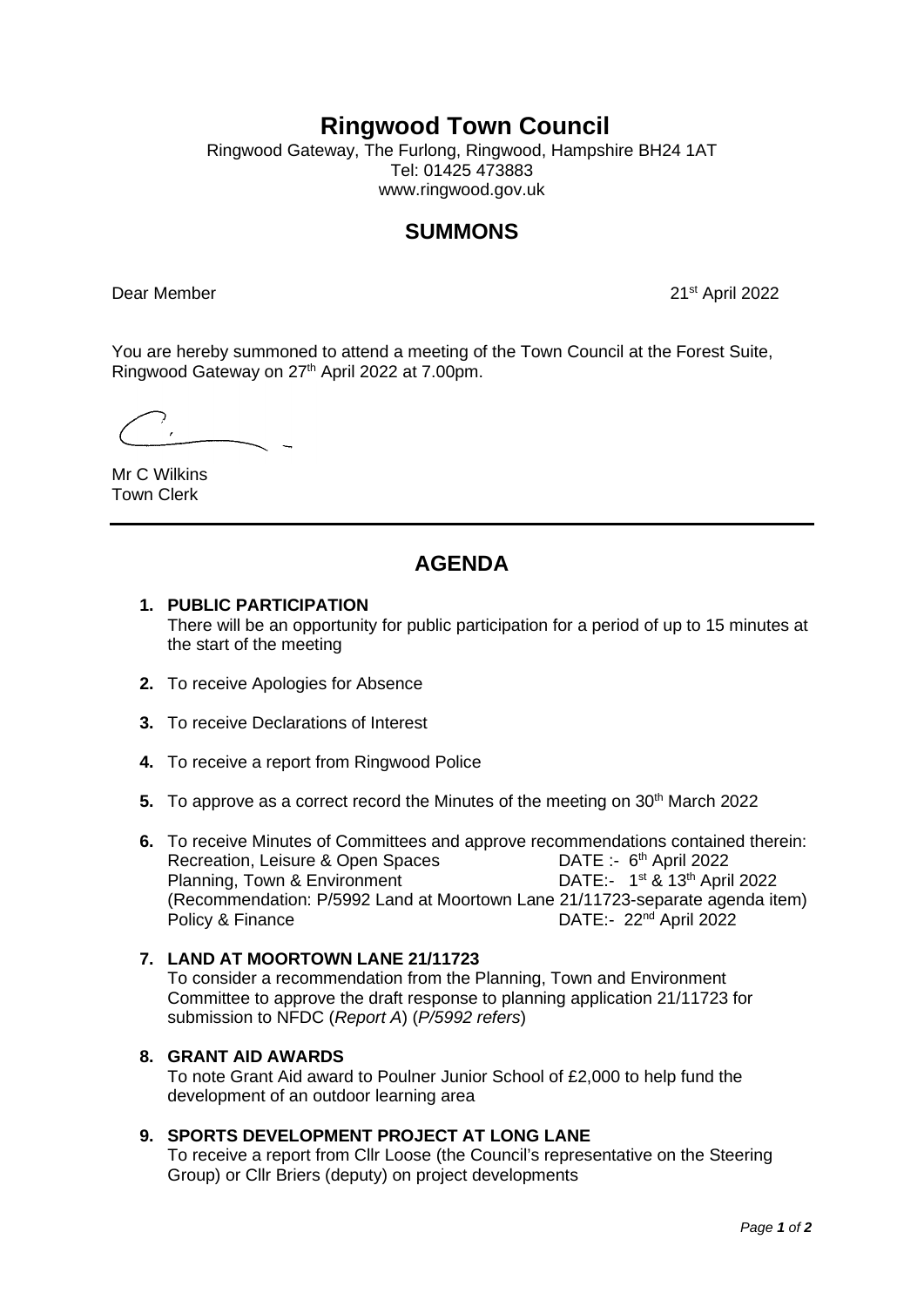- **10.** To receive such communications as the Town Mayor may desire to lay before the Council (Councillors are reminded that no decision taking may take place as a result of this item)
- **11.** To Receive Reports from Ringwood Town Councillors (Councillors are reminded that no decision taking may take place as a result of this item)
- **12.** To receive Reports from County and District Councillors (Councillors are reminded that no decision taking may take place as a result of this item)
- **13.** Forthcoming Meetings to note the following dates:

| Recreation, Leisure & Open Spaces 7.00pm |         | Wednesday 4 <sup>th</sup> May 2022  |
|------------------------------------------|---------|-------------------------------------|
| Planning, Town & Environment             | 10.00am | Friday 6 <sup>th</sup> May 2022     |
| <b>Annual Town Assembly</b>              | 7.00pm  | Wednesday 11 <sup>th</sup> May 2022 |
| Policy & Finance                         | 7.00pm  | Wednesday 18th May 2022             |
| <b>Annual Council Meeting</b>            | 7.00pm  | Wednesday 25th May 2022             |

If you would like further information on any of the agenda items, please contact Mr Chris Wilkins, Town Clerk, on 01425 484720 or [chris.wilkins@ringwood.gov.uk](mailto:chris.wilkins@ringwood.gov.uk) 

#### Council Members: Council Members:

Chairman: Cllr Tony Ring, Town Mayor Chris Wilkins, Town Clerk Vice-Chairman: Cllr Philip Day, Deputy Mayor Jo Hurd, Deputy Town Clerk Cllr Andy Briers Cllr Gareth Deboos Cllr Hilary Edge Cllr Rae Frederick Cllr John Haywood Cllr Jeremy Heron Cllr Peter Kelleher Cllr Darren Loose Cllr Gloria O'Reilly Cllr Steve Rippon-Swaine Cllr Derek Scott Cllr Glenys Turner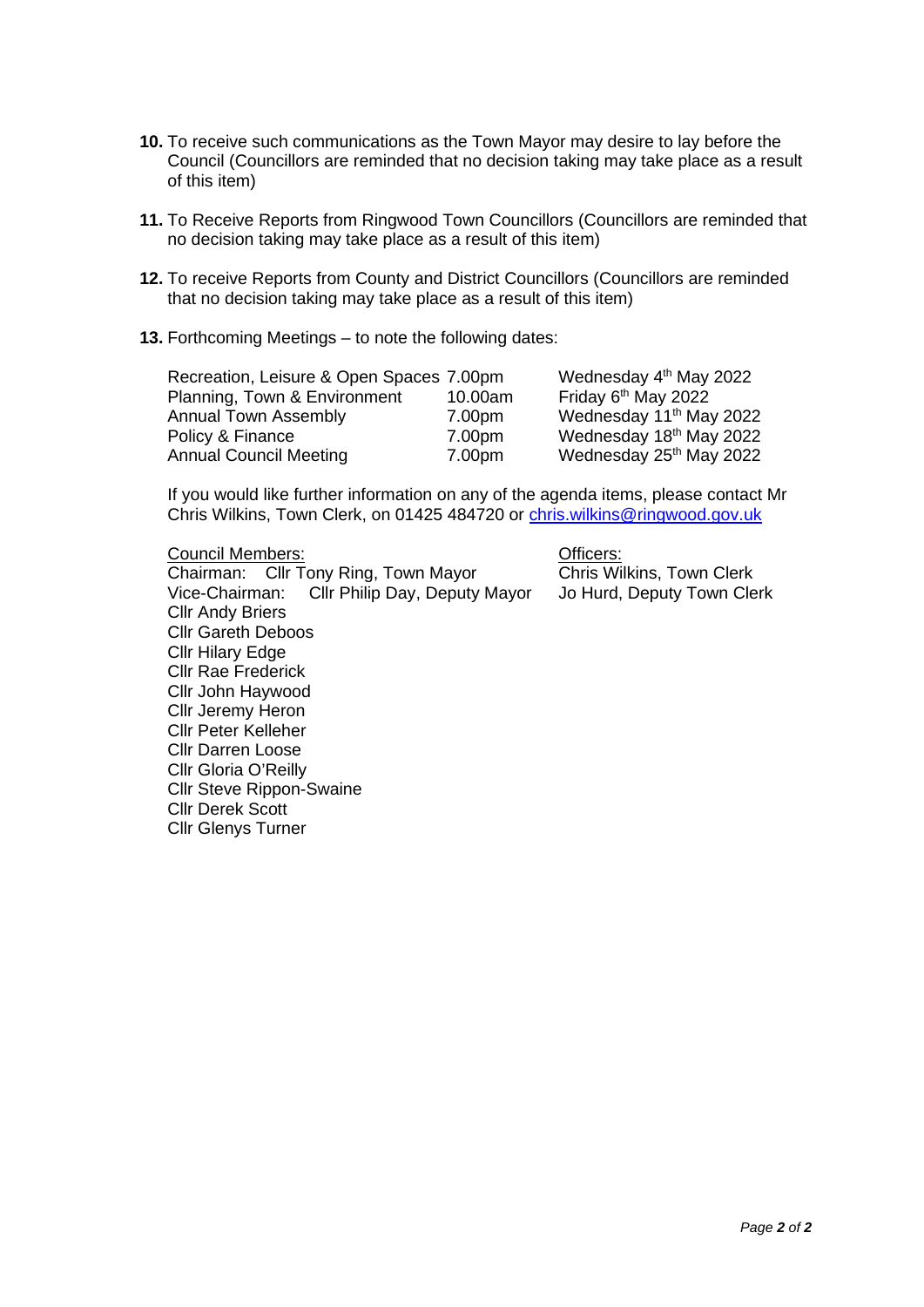### **CREST NICHOLSON "HYBRID" PLANNING APPLICATION IN RESPECT OF LAND OFF MOORTOWN LANE, RINGWOOD**

# **(DRAFT) RINGWOOD TOWN COUNCIL RESPONSE V.3**

#### **Summary**

This is Ringwood Town Council's response to planning application 21/11723

The application for outline planning consent concerns part only of Strategic Site 13 as identified in New Forest District Council's Adopted Local Plan Part 1 and the detailed planning consent concerns part only of the site included within the area encompassed by the outline application.

In this response, RTC address a number of matters of "detail" but that we have chosen to do so should not detract from its fundamental objection to the current proposals.

#### **Introduction**

During the process of adoption of the Local Plan Part 1, RTC made both written and oral representations to the Public Inquiry with regard to what was originally known as "Site P" but is now referred to as "Strategic Site 13".

In very brief summary, RTC was opposed to the removal of Site 13 from the Green Belt and concerned as to the extent of the proposed development and matters relating to infrastructure.

Nevertheless, the site was included within the housing allocation on the basis it could provide at least 480 dwellings, employment land of about 2 hectares, the provision of land for a minimum of 15 full size allotment plots and (south of Moortown Lane in the Green Belt) the provision of natural recreational greenspace and public open space (including outdoor sports facilities) and 2 hectares of land to be reserved for a primary school.

It should be noted that the current applicant neither owns nor has any control over parts of "Site 13" and this is highly relevant in that it means that the applicant is simply not in a position to deliver a number of strategic/policy objectives of the Local Plan insofar as it relates to this site. Further detail as to the relevant issues are dealt with below.

The mere fact that the land the subject of the applications is included as a strategic site within the adopted Local Plan does not mean that any planning consent should be automatically granted (even in outline) – the applicant needs to demonstrate that its proposals include appropriate infrastructure and in the view of RTC, the current application manifestly fails in that regard.

Further, the proposals either entirely or inadequately fail to address a series of other matters of concerns which are outlined below.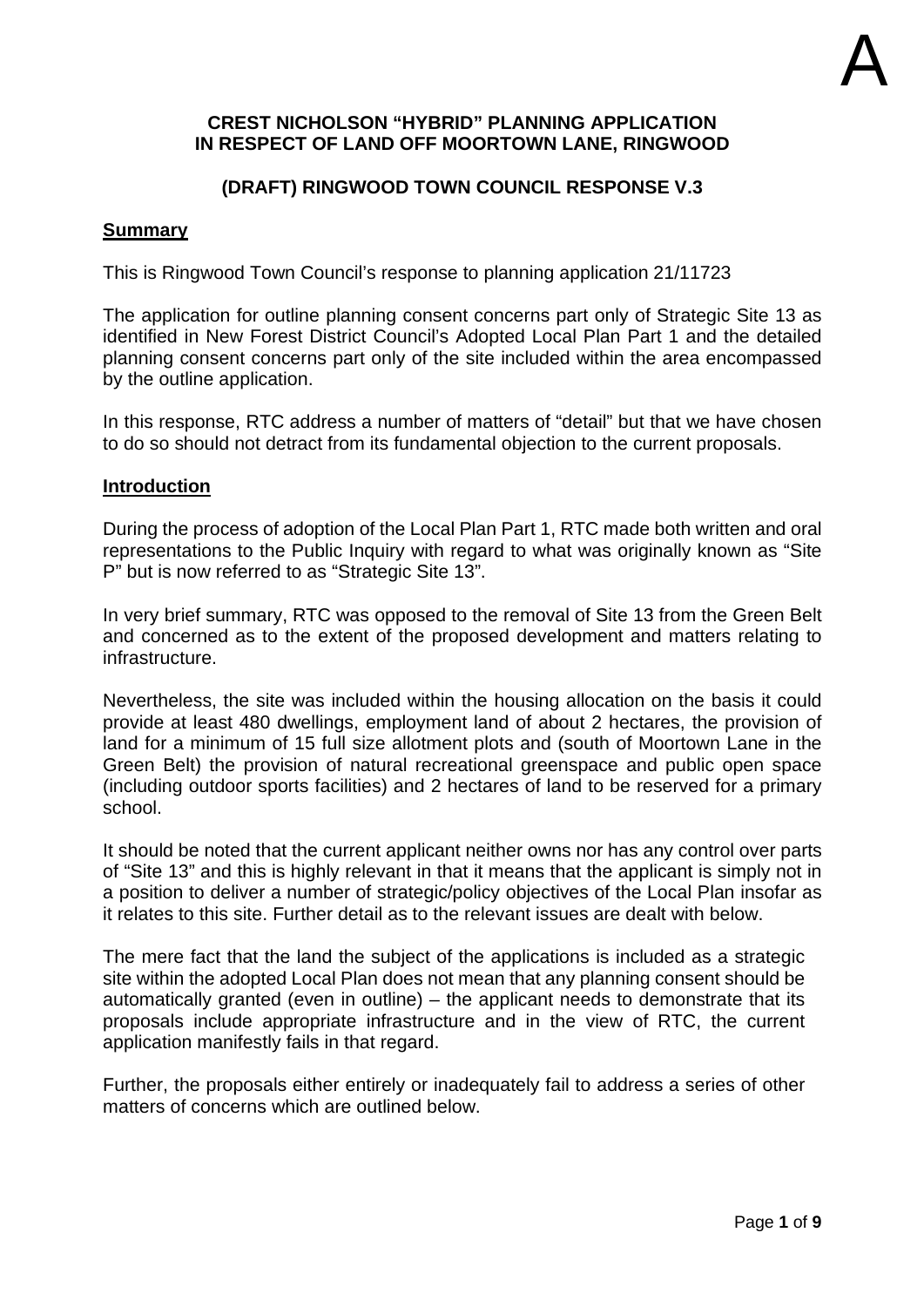## **"Caveats"**

At the time of preparing this response, formal responses from a number of consultees were awaited, including in particular from (but not limited) to the Highway and Education authorities. RTC must reserve its right to comment further in the light of further responses from other statutory consultees (see also further below).

#### **Issues**

In this section, RTC simply sets out the matters of concern – more detailed comments follow in the sections below and the appendices.

Principle of Development Housing Mix and Type Design Considerations – Site layout Transport (including walking and cycling strategies) – please note that this issue is fundamental. Nature Conservation and Ecology Public Open Spaces Flooding, Drainage, Water Supply and Foul Water Residential Amenity **Sustainability** Gravel extraction

#### **Principle of Development**

Whilst the Local Plan identified the land included within the application as appropriate for housing (and employment) development, this was on the basis that appropriate infrastructure be included in any proposal.

The application fails to comply with this policy requirement on a number of matters:

No community facility is proposed within the site and no proposal has been made regarding any "off-site" provision. RTC is not in a position to suggest any "off-site" provision and looks to the applicant to make appropriate proposals.

The proposal does not include any provision for a primary school (see further below regarding transport in particular).

RTC does not consider it appropriate that any land currently used for formal recreational activity should be re-designated as a school. If (and the Education Authority's response is awaited) it is necessary or appropriate to designate land for the construction of a Primary school, it is the view of RTC that this must be provided within the site in the applicant's ownership, excluding any land that is currently used as formal recreational space (i.e. the football pitches south of Moortown Lane).

The application also fails to take into account that Ringwood currently does not meet national criteria regarding formal recreational space. The proposal as it stands would reduce the number of football pitches currently available and makes no provision for either replacing that same nor increasing the provision as would be required should this proposed development be approved.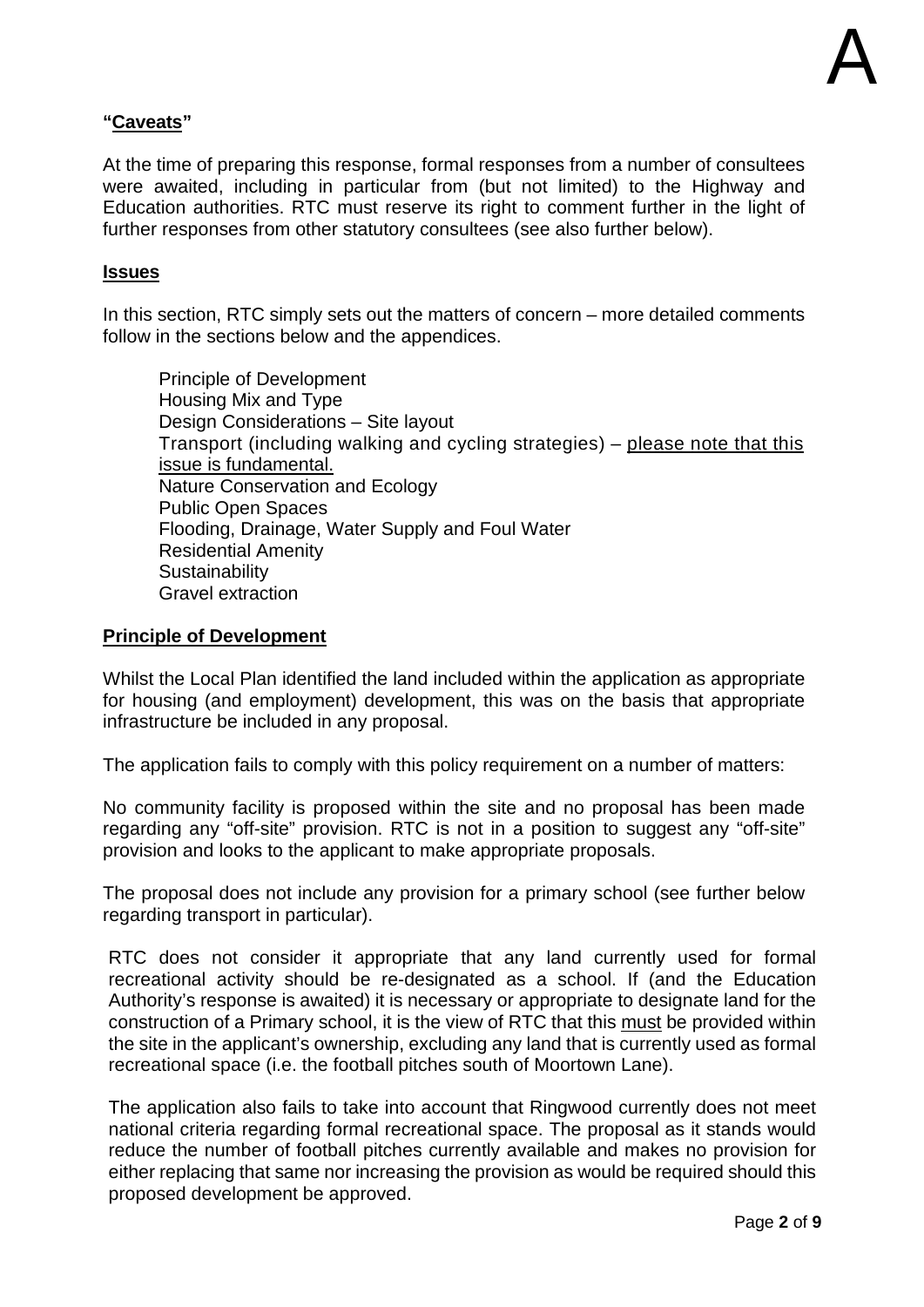The proposal taken as a whole does not provide sufficient informal green space to meet policy requirements and its design (see further below) is also problematic.

#### **Housing Mix and Types**

It is noted that the outline scheme provides 50% affordable housing but the detailed planning application does not. This is not acceptable.

Furthermore, the mix of housing and types proposed is contrary to NFDC policy;

**Housing Mix** – Application Planning Statement section 6.75 correctly reproduces the NFDC Local Plan (2020) Policy HOU1 for the required mix of housing sizes, for each of the sectors "Affordable Housing to Rent", "Affordable Housing to buy" and "Market Housing".

However, the presentation made does not achieve these proportions. Para 6.75 lists overall proportions but without reference to different housing sectors, and moreover, are listed as "indicative" - hardly a commitment!

Moreover, the open market housing mix only proposes 20% of 1-2 bedroom sizes, compared with Policy HOU1 which requires 30-40%. This failure to match the requirement would mean that, of the 168 dwellings proposed in phase 1, there would be a shortage of some 25 dwellings likely to be more affordable to people - particularly those with Ringwood connections - to start a home. There is very little in this application that benefits the well documented housing needs of our local community, and the diminution in this developers plans for fewer smaller, less expensive housing is unacceptable.

2. **Housing Types**. Although the proportion of subsidised Affordable Housing in the proposal of 47% is nearer the Policy requirement of 50%, the recently commissioned Ringwood Housing Needs Assessment (attached) suggests the split of types should be 50% Affordable to Rent/50% Affordable to Buy, rather than Policy guidance of 70%/30%. This Needs Assessment summarises the position as follows:-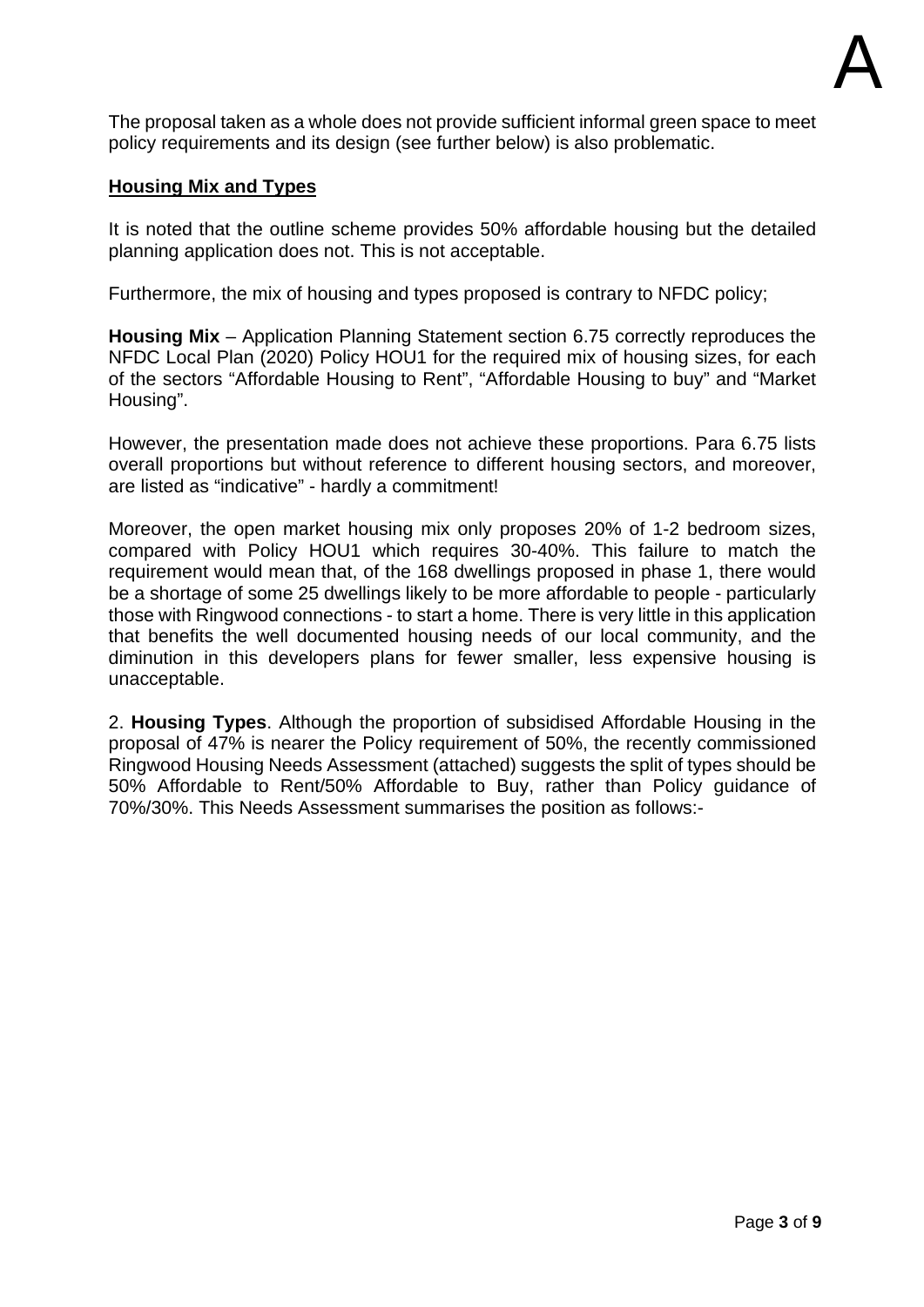"Accordingly, within the Affordable Housing that comes forward in future we have recommended a split of 50% routes to home ownership and 50% Affordable Housing for rent. Within the 50% affordable ownership, there could also be a split of 25% First Homes, 20% Shared Ownership and 5% Rent to Buy. Importantly, this split within the affordable home ownership is compliant within current government guidelines, such as First Homes and Rent to Buy. This recommendation should be interpreted flexibly as there is an argument for a higher weighting on affordable rented products due to uncertainty about future rates of turnover, the need to meet a share of the District's needs, and the fact that much affordable home ownership is only affordable to above average earners in Ringwood."

We recommend this proposed 50/50 mix of Affordable tenures as being more suitable for the subsidised housing sector on this SS13 site.

Regard should also be had to the work undertaken by RTC's Neighbourhood Planning Teams regarding housing need in Ringwood (Appendix A). In summary, the application is unacceptable because it does not:

Provide sufficient open market housing for one and two bedroom apartments and flats (Indeed, there appear to be no proposals for such housing within the detailed application);

Provide for larger affordable housing such as 4 bedroom houses;

RTC would in any event ask for a s.106 Agreement to ensure that all manner of affordable housing is provided before open market housing is offered for sale/occupied.

#### **Design Considerations – Site layout**

RTC have significant reservations about the design (particularly in relation to the detailed application).

The detailed application seems to us to be very inward looking and quite inappropriate for a development on the fringes of the Town, bordering as it does to Green Belt land and in very close proximity to the National Park – there would be no (or very limited) views from within the development to the open areas.

The density of proposed housing in the detailed application (40 per hectare) is significantly greater than what has been approved (and now built) at Beaumont Park (Linden Homes at 32-33) and the proposed development at the "Taylor Wimpey" site (also referred to as "Hightown", "Nouale Lane" and strategic site 14) at 35 per hectare.

Further, the detailed application provides little (if any) opportunity for soft landscaping and one is left with the impression that the "side streets" will probably be obstructed by parked cars (see also further below under "sustainability".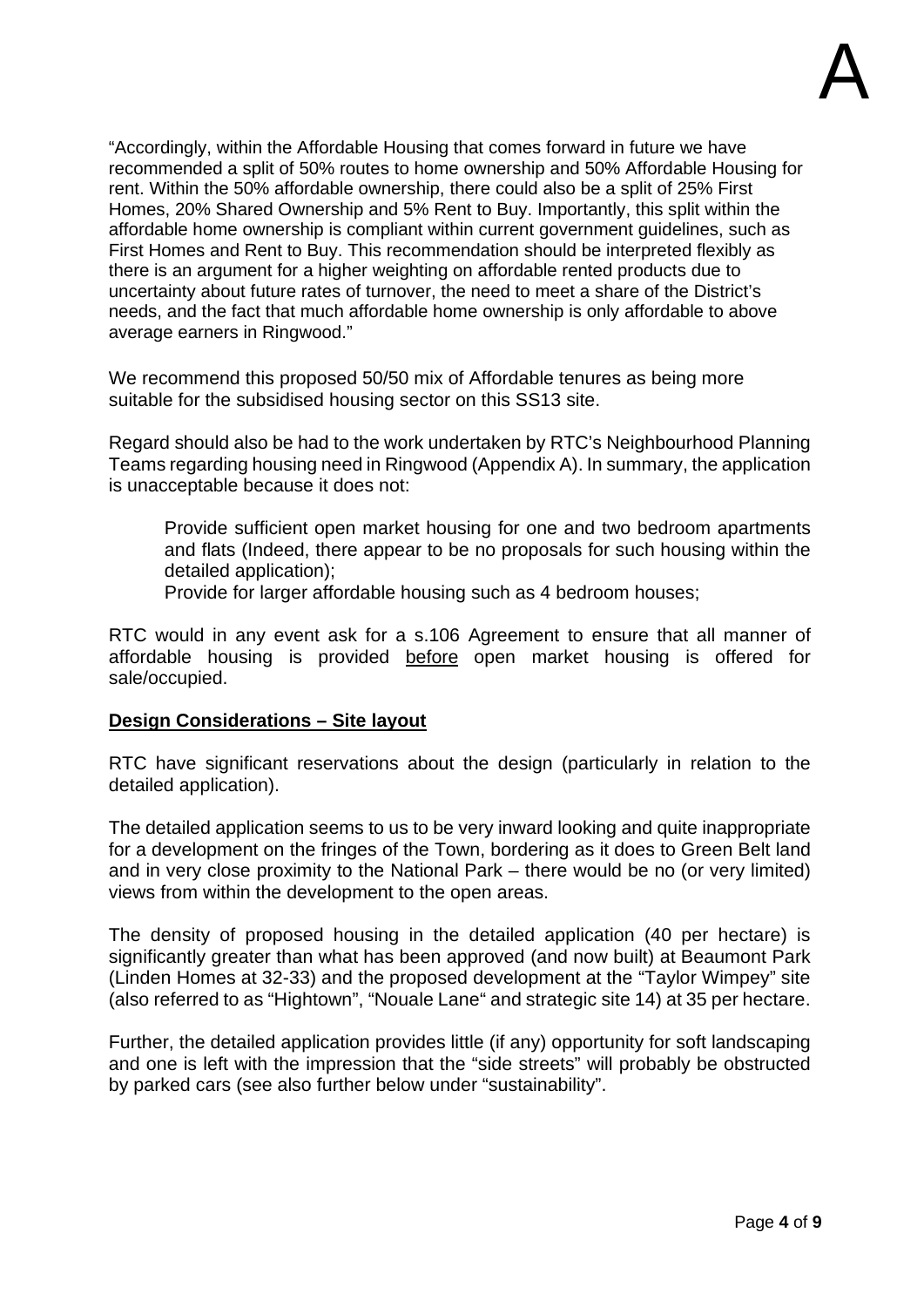There is at present a large tree and copse in the middle of the site which is a nesting site for a pair of breeding buzzards. It is understood that that this tree would be felled which would be regrettable to say the least – we suggest that a TPO be made to prevent this.

In the view of RTC, the proposals to not adequately provide for preservations of existing hedgerows nor the provision of additional tree and other planting.

The "green spaces" are remote from the proposed housing and few if any are incorporated within the detailed application and there is what might be described as a "hard edge" around the housing site with no "soft transition" to the open areas. This is particularly the case along the western boundary – see further below regarding the water main and overhead electric power lines.

Further, the proposals do not take into account the impact of the proposed development on the National Park, particularly but not limited to light pollution.

Under the NNPF, a proposal that is not well designed should be refused consent. An appropriate tool should be used to assess how good the design is.

In this context, RTC make reference to a "Building for a Healthy Life" ("BfHL") assessment undertaken by one of the teams involved in drafting a Neighbourhood Plan for Ringwood which indicated the proposed development is not well designed. A copy of the assessment is at Appendix B. Noting that use of appropriate tools like BfHL is required by the NPPF [133], we would be interested to know which ones are being used by NFDC to assess Ringwood's allocated sites.

# **Transport**

The Local Plan (and earlier incarnations) envisaged a route from the A31 (west bound), through what is now the "Taylor Wimpey/Nouale Lane" site, then onto Crow Lane and then through this site to Christchurch Road, either via Moortown Lane or, more importantly through the Forest Park (or as we know it the "Wellworthy site").

The applicants are simply not in a position to deliver the policy objectives because no application has come forward from Hampshire County Council regarding the plot of land in the North West corner of site 13 and the access onto Crow Lane depends on the ownership of land that is also outside the applicant's control (and would most probably require the demolition of one or more of the properties along Crow Lane itself).

It follows that the applications must be considered on basis that the sole access into and from the site will be from Moortown Lane. This alone does not achieve the policy objectives of the Local Plan.

Whilst this response has been prepared without sight of a response from HCC Highways, RTC comment as follows: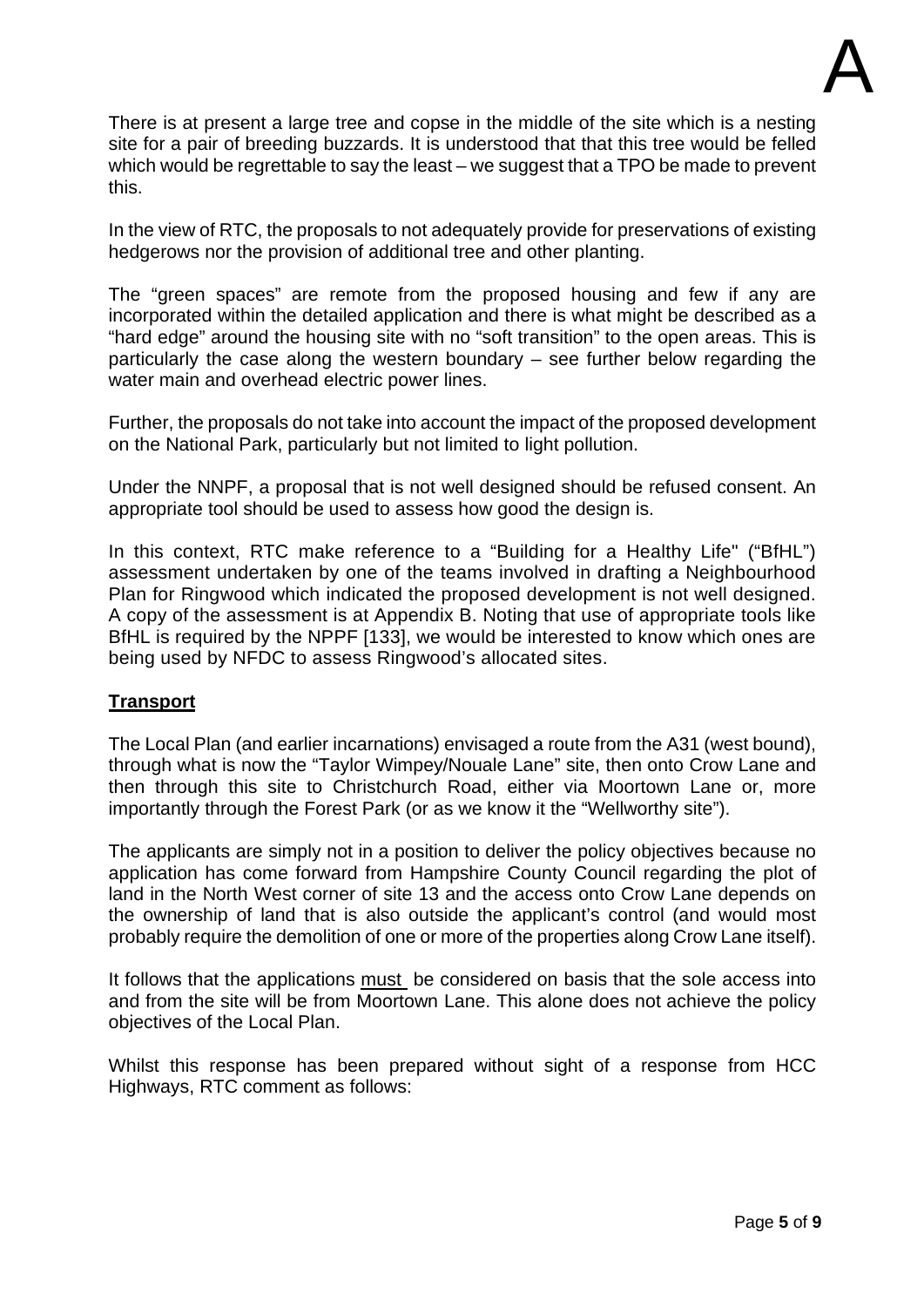The proposal does not meet the policy objective of a link from the A31 to Christchurch Road nor does it achieve a sustainable cycling and walking strategy.

The traffic assessment is based on surveys that are out of date, having been conducted either during lockdowns or at times when significant numbers were working from home.

The proposals for the junction between Moortown Lane and Christchurch Road and along the western end of Moortown Lane are unsatisfactory. There is simply not enough room to allow for a footpath and 2/3 lanes of traffic without encroaching onto privately owned land. Further, the houses on either side of Moortown Lane at this point (particularly that on the northern side) occupy elevated positions and it would be necessary to provide some form of retaining wall that would dominate the street scene in what is at present an entry point into the countryside. Such a construction would be incongruous and unsightly.

The applicant has acknowledged that the development will have consequential effects on the route into Ringwood Town centre and to the A31 and suggests that three of the four roundabouts could be improved to ease traffic flow and congestion. However, no details have been provided and the Town Council is aware that previous investigations by the Highway authority have demonstrated that there is no practical scope to improve the three roundabouts at the junction with Castleman Way, at the War Memorial and the main town roundabout junction with Southampton Road.

The applicants also propose a pedestrian crossing point at the Moortown junction, across Christchurch Road. It is ludicrous to think that pedestrians will cross the road at that point simply to avoid walking across the forecourt of the Texaco filling station; further, the footpaths along Christchurch Road are not continuous and the one footpath that passes opposite the brewery site is very narrow with no scope to be widened.

The transport assessment also assumes that the majority of school children living in the development would walk or cycle to school. Unless the applicants can deliver a walking/cycling route across Crow Arch Lane and into and across the Beaumont Park estate (Linden Homes) (over and onto land that is not within their ownership), the only access will be via Moortown Lane. Elsewhere, it is proposed that primary and junior school children would be educated at Poulner schools (notwithstanding that this site currently falls outside the catchment area!) – a distance of over 2 miles away, on the other side of the A31. It is frankly ludicrous to suggest that parents will do anything other than drive their children to school (there are no buses). Not only will that significantly increase traffic movements at dropping off and picking up times but it will also exacerbate an already serious issue of parking around the Poulner Schools.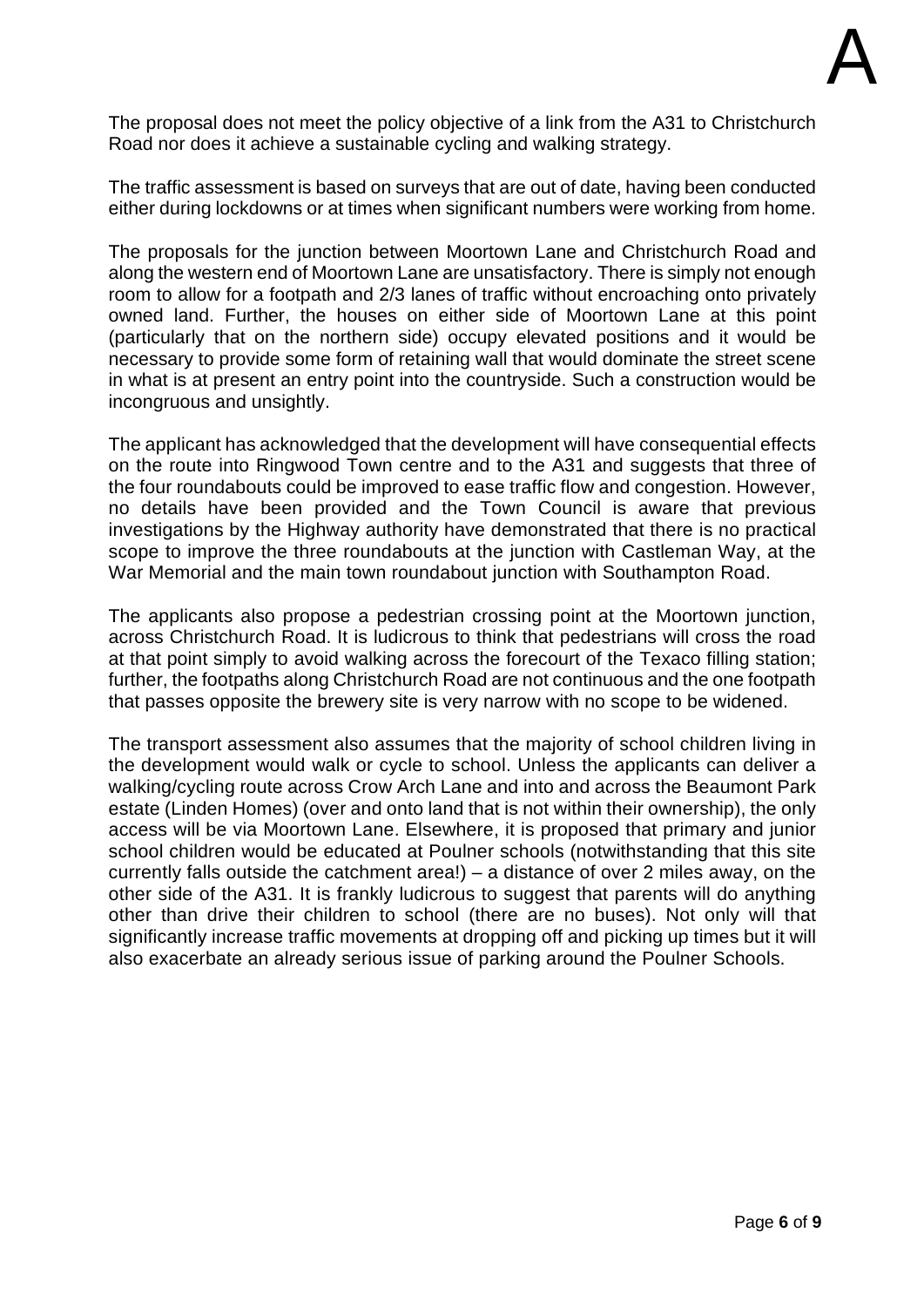## **Nature Conservation and Ecology**

The proposed ANRG does not meet minimum policy requirements and does not accord with the relevant SPD in terms of functionality as there is a road crossing through the middle of it.

Whilst it is conceded that the scheme proposes a net gain in bio diversity (largely because the land is currently high quality arable land), it is of concern that the mature trees in the middle of the site is to be felled and that elements of hedgerow will be lost. Further, deer are regularly seen to be grazing on the land and will be displaced.

The site is just over 100m from the Avon Valley SSSI and there is extensive evidence that the gardens of the houses in-between are permeable to wildlife. The site layout would close this corridor and be against consultee advice from Wessex Water (due to water pipes) and the presence of overhead electricity cables, both of which require access for maintenance. More information on this and concerns about the BNG and phosphate calculations used by the applicant is contained in Appendix C.

The site layout with its streets effectively lined with housing provides little or no opportunity for landscaping and planting within the built area. If each property has a soak-away in its rear garden as proposed, this too would limit the opportunities that future residents might have for tree planting on their properties.

There is also serious concern regarding a lack of any detailed phosphate mitigation – NFDC does not have its own scheme and the applicants have provided no detail of what mitigation they might be able to achieve (nor where).

#### **Public Open Spaces**

RTC questions whether the scheme provides sufficient informal space but is also extremely concerned that the scheme relies on utilisation of existing formal recreational space. By national standards, Ringwood is already deficient in terms of formal recreational space and that will remain the case even after the proposed redevelopment of the Football club.

Far from providing additional formal space, the scheme envisages the loss of two existing playing pitches. It is submitted that the applicant should provide both additional formal and informal recreation space within the land it owns/controls north of Moortown Lane and does not rely on any of the land to the south of the lane.

#### **Flooding, Drainage, Water Supply and Foul Water**

The scheme is deficient in that it suggests that each property should have its own soak away in rear gardens – this would severely limit the opportunity to plant trees in rear gardens.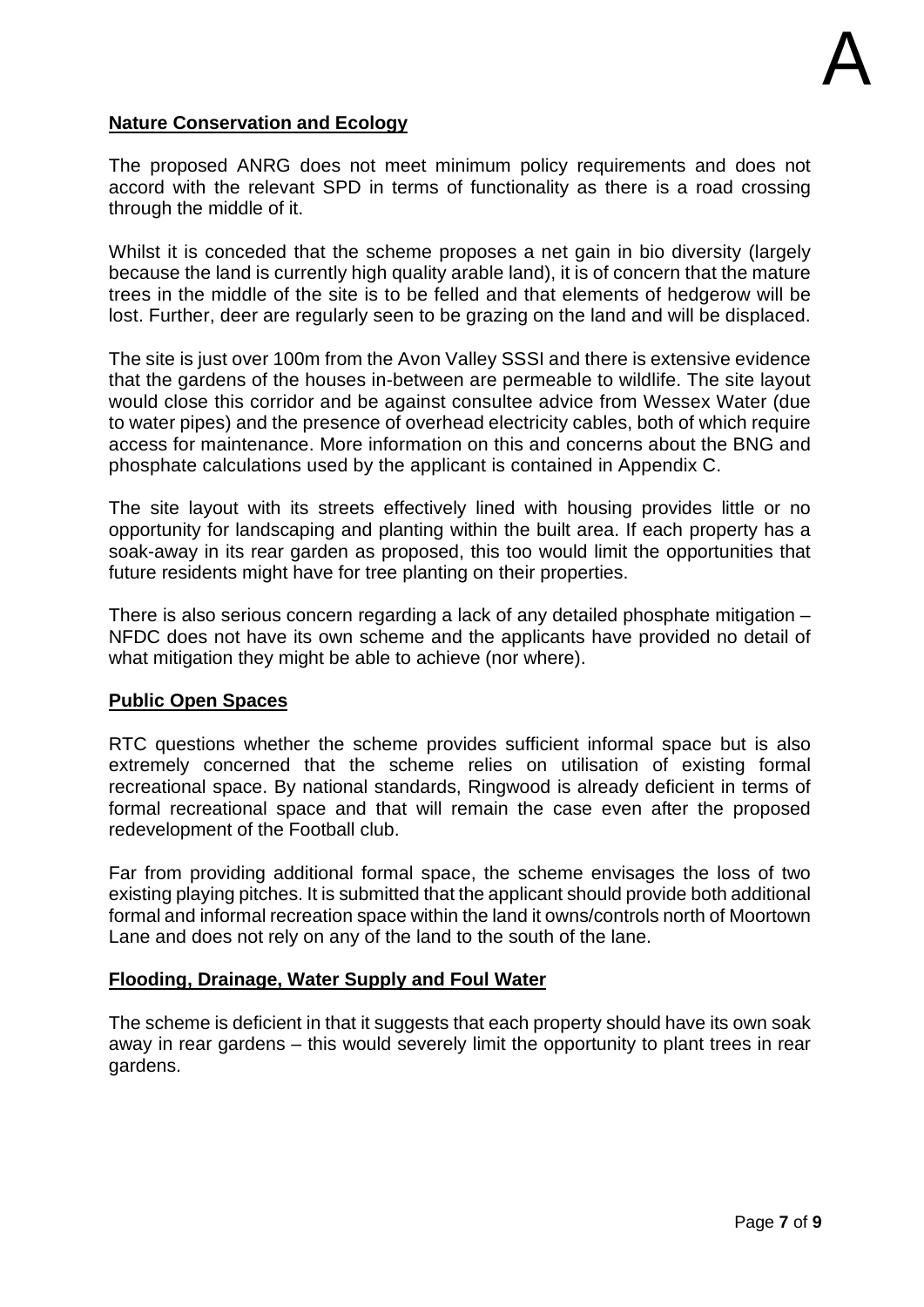No swells or SUDS are proposed and surface water from the roads is to be held in crates. This proposal is a lost opportunity to increase bio-diversity by the creation of ponds or small lakes.

The applicant also appears to be unaware that existing field drains flow through the listed building known as Moortown House – the existing flow has historically caused flooding in the formal garden of that property and surface water from roads finding its way into that drain for example is likely to be contaminated with oil, diesel and petrol.

Local residents have also raised concerns about water pressure in the existing mains serving other properties in the locality. No information has been provided regarding the provision of water supplies to the proposed development nor has any account apparently been taken of the effect that may have on existing properties, including those within Beaumont Park and along Crow Lane in particular.

No detail has been provided as to how the foul sewers from the site would connect to the existing foul sewer in Christchurch Road and RTC question whether that sewer has the capacity to cope with the additional demand this development would cause.

RTC also understands that the sewerage treatment plant in Hampshire Hatches is already at capacity (such that from time to time, untreated waste is discharged into the river Avon) and questions whether it is physically possible to increase capacity.

Another matter of concern is that some years ago, a flood relief drain was constructed in an attempt to alleviate the flooding that regularly occurs along Crow Lane. Whilst this drain has not yet been commissioned (recent investigations have been undertaken with a view to bringing it into operation), RTC question how it might be impacted by the proposed development.

#### **Residential Amenity**

RTC's principal concern here is the impact on existing residents along the western boundary of the site. Many of those properties lie significantly below the ground level of the site and as the proposal stands, would be substantially overlooked by new houses. The scheme envisages that the rear gardens of properties along the western boundaries would abut onto the existing boundaries of the existing properties. However, it is understood that there is a water main running along the western boundary along with electricity cables, vehicular access to which would be required at all times. Further, it is understood that the water utility company would require a "corridor" that is at least 10 metres wide along the route of the water main – the scheme does not provide for these requirements.

It is also noted that there appears to be no assessment of odour or noise.

The detailed layout also leads RTC to suppose that there will be substantial on-street (or worse, on pavement) parking once the houses are occupied.

It is acknowledged that it is a matter for the applicant to determine when to bring forward application but RTC is surprised that the current proposal is to develop that part of the site closest to Moortown Lane first. If that were to happen, it would mean that new residents on the estate would find that construction traffic for the remaining part would